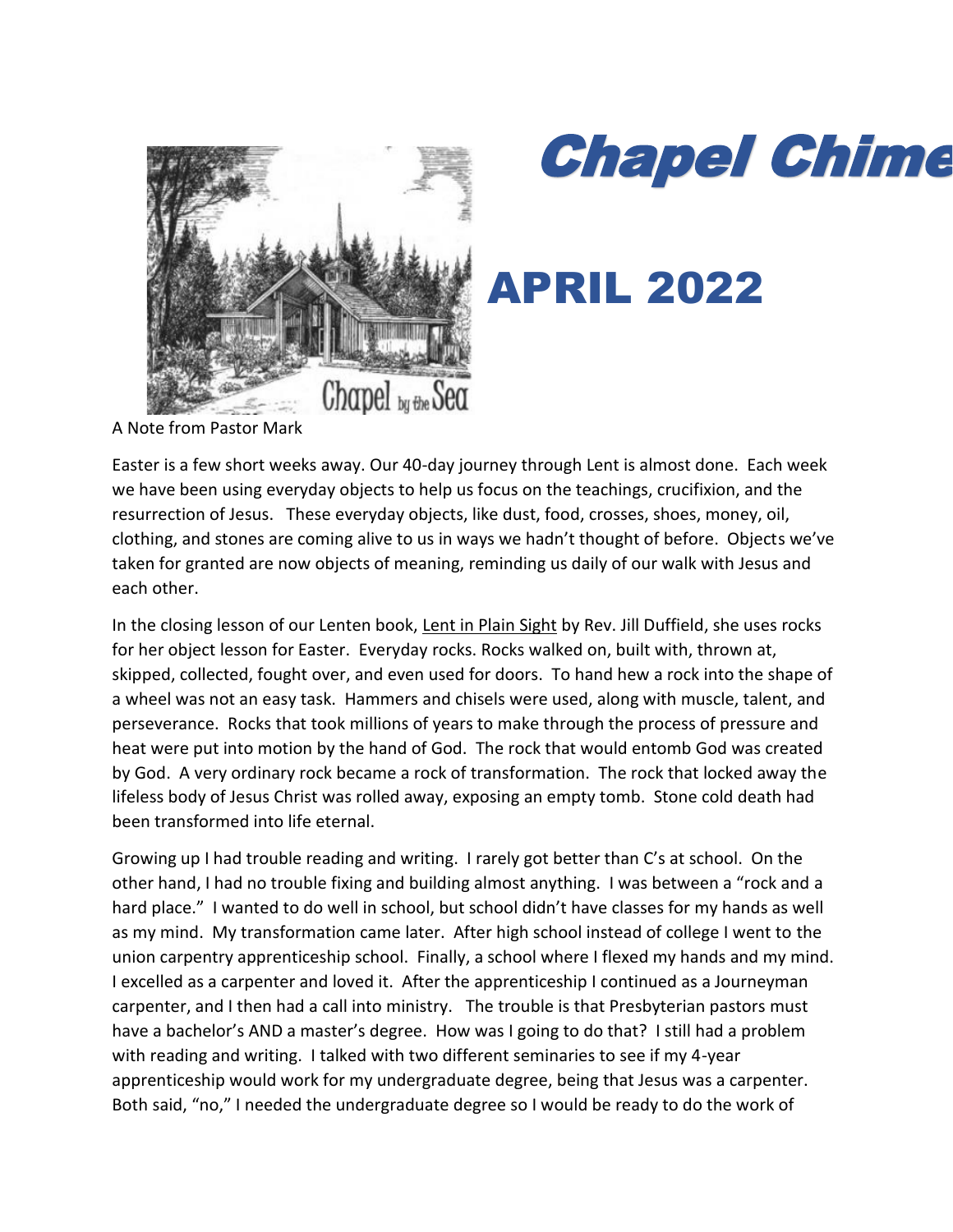seminary. So, I prayed, and I trusted that I would be transformed. I started taking remedial English classes and slowly I got better at reading and writing. A stone in my life was being rolled away. God was transforming my life, providing what I would need to do what was asked of me. Transformation does not happen overnight, but it does happen. Believe and trust that God is transforming you for what God desires for you.

Let the stone be rolled away! Grace and Peace in the name of Jesus Christ,

Pastor Mark



Francia Koehn – April 3 Elizabeth Morrison – April 6 Robert Seyfert – April 9 Rev. Cathye Wehr- April 19 Nancy McCall – April 21



Books by the sea will meet on April 14 at 1:00PM at the church. The book for April is *"The Last Thing He Told Me"* by Laura Dave, presented by Evie Gilroy.

Before Owen Michaels disappears, he smuggles a note to his beloved wife of one year: *Protect her*. Despite her confusion and fear, Hannah Hall knows exactly to whom the note refers— Owen's sixteen-year-old daughter, Bailey. Bailey, who lost her mother tragically as a child. Bailey, who wants absolutely nothing to do with her new stepmother.

As Hannah's increasingly desperate calls to Owen go unanswered, as the FBI arrests Owen's boss, as a US marshal and federal agents arrive at her Sausalito home unannounced, Hannah quickly realizes her husband isn't who he said he was. And that Bailey just may hold the key to figuring out Owen's true identity—and why he really disappeared.

Hannah and Bailey set out to discover the truth. But as they start putting together the pieces of Owen's past, they soon realize they're also building a new future—one neither of them could have anticipated. (Amazon Review)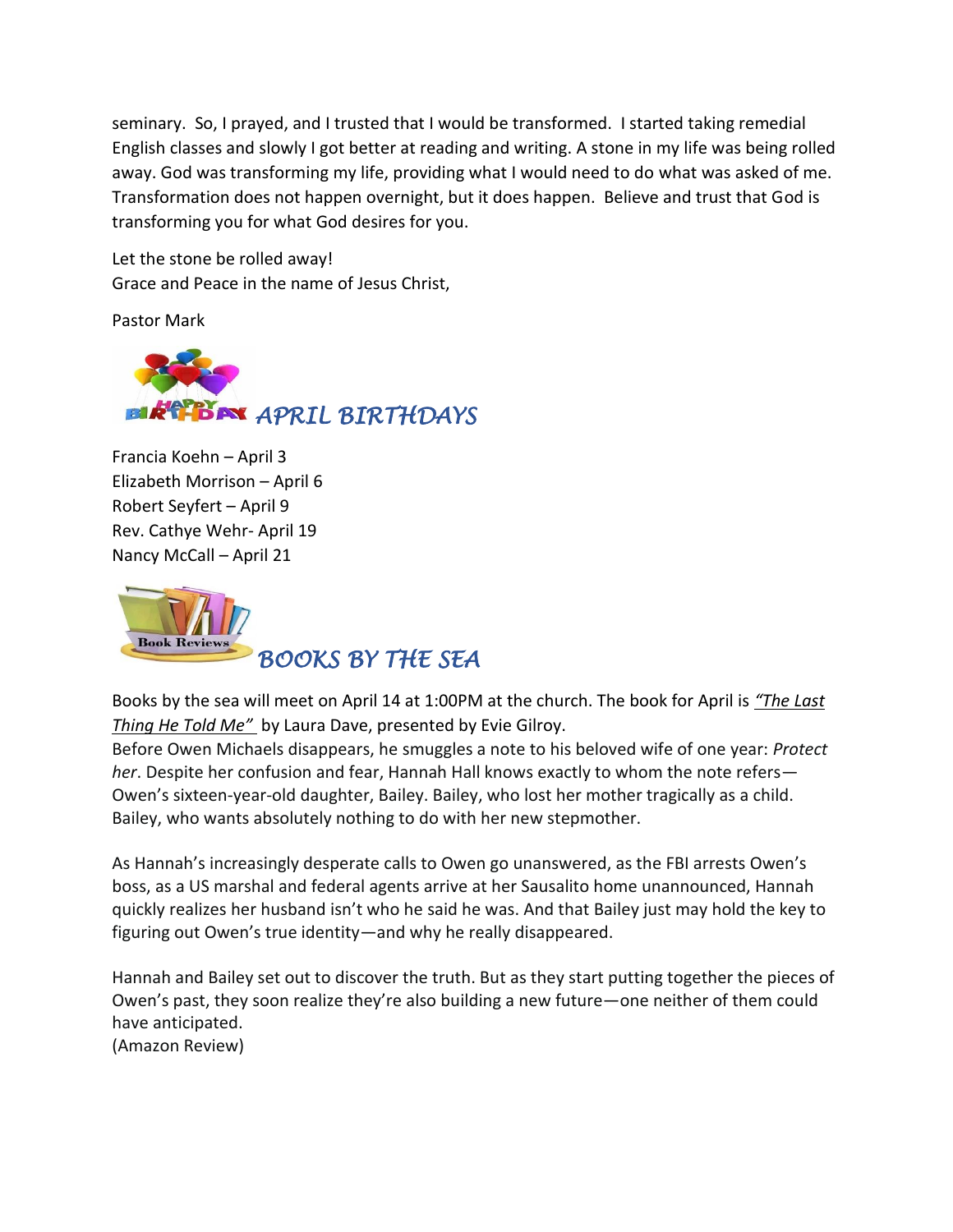

# *Special dates for Lent and Easter*

**Drive Thru Prayer & Anointing with Oil** Thursday April 7<sup>th</sup> 11 am to 1 pm

One of the pastors will be at the church from 11 am to 1 pm for drive through prayer and anointing with oil. The practice is often centered on prayers for healing, but any prayer need is welcomed.

**Final Lent study** Thursday April 7<sup>th</sup> 5:30 for visiting, study at 6 pm

#### **Maundy Thursday Service** (via ZOOM) 7 pm

Join us on ZOOM for a service remembering the Last Supper. The service will include communion, so have your elements ready.

#### **Easter Sunrise Service** (in person, Facebook, and Zoom) 6:45 am

Embrace the resurrection by watching the sun rise on Easter morning. This year you can join in person at Regatta Park (1359 NE Lake Dr.), watch in the morning on Facebook or ZOOM, or watch later, on the church website.

#### **Easter Service** (in person and via ZOOM) 10 am

Join the Sunday service, which will include special music and expressions of ordinary and extraordinary life, grace, and love.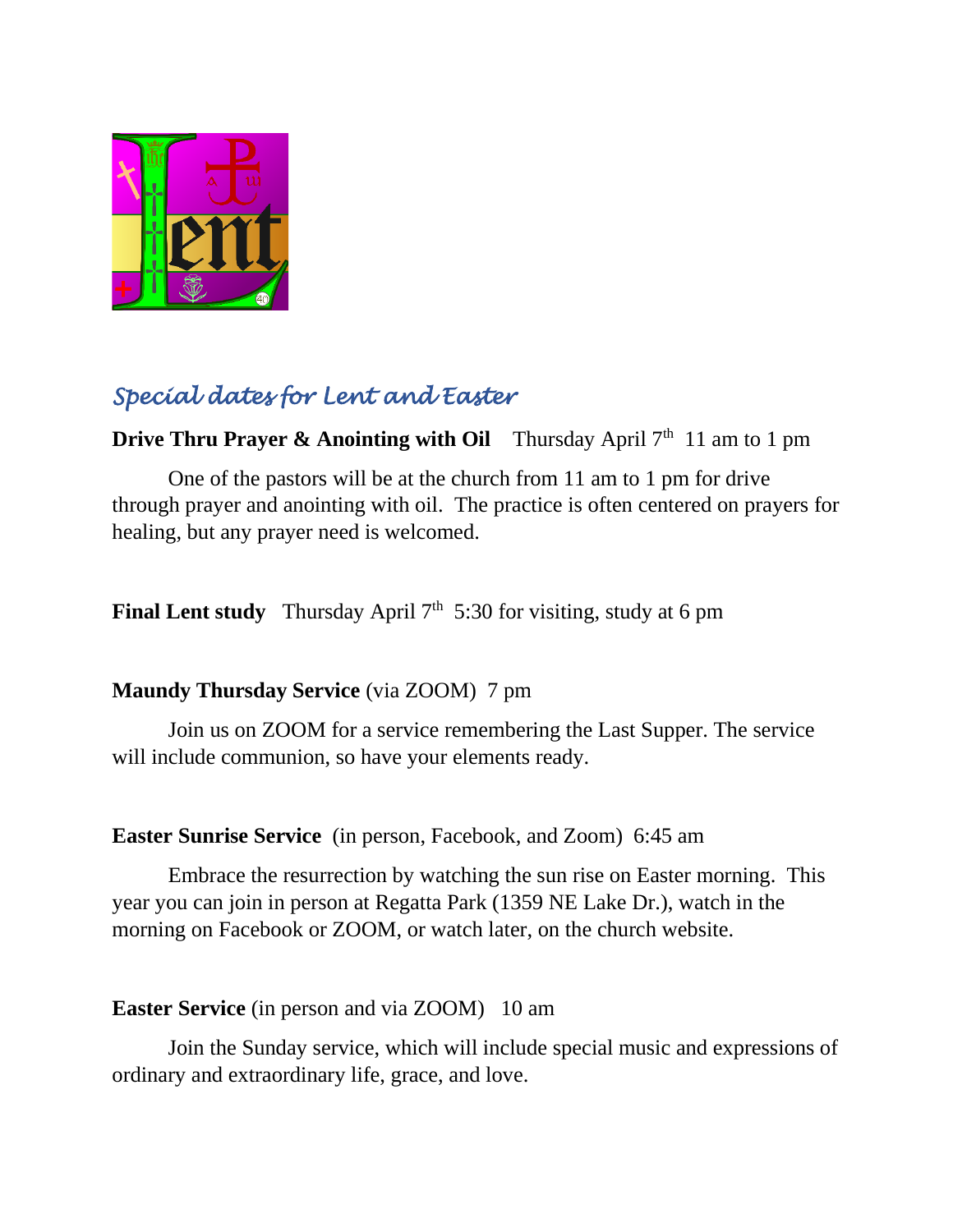

## *BACK TO SCHOOL*

### **Looking ahead to Head Start Graduation!**

Turn dollars into solid blessings for Head Start kids beginning Kindergarten

Every year Chapel by the Sea embraces the opportunity to help our neighbors at Head Start. In the Spring, we provide school supplies for students moving on to kindergarten in the Fall.

Would you like to participate in this blessing?

There are two options:

ØDonate to help cover the cost of supplies.

o Make a note on your check "Head Start supplies"

ØPurchase some of the supplies and bring them to church. o Let Nancy or the office know what you are purchasing (so we don't get double)

Donations or supplies should be brought to the church by May 1. Here is a list of suggested supplies:

1 Pencil box 12 #2 pencils 1 Pink eraser 2 boxes of crayons (24 count) 1 box of washable markers (8 count) 1 pair blunt scissors 2 glue sticks 1 box of tissues 1 pallet watercolor paints 1 package wipes

Looking forward to blessing our young friends as they begin their scholastic journey.

 Nancy Seyfert 503.400-8293 nancysey@gmail.com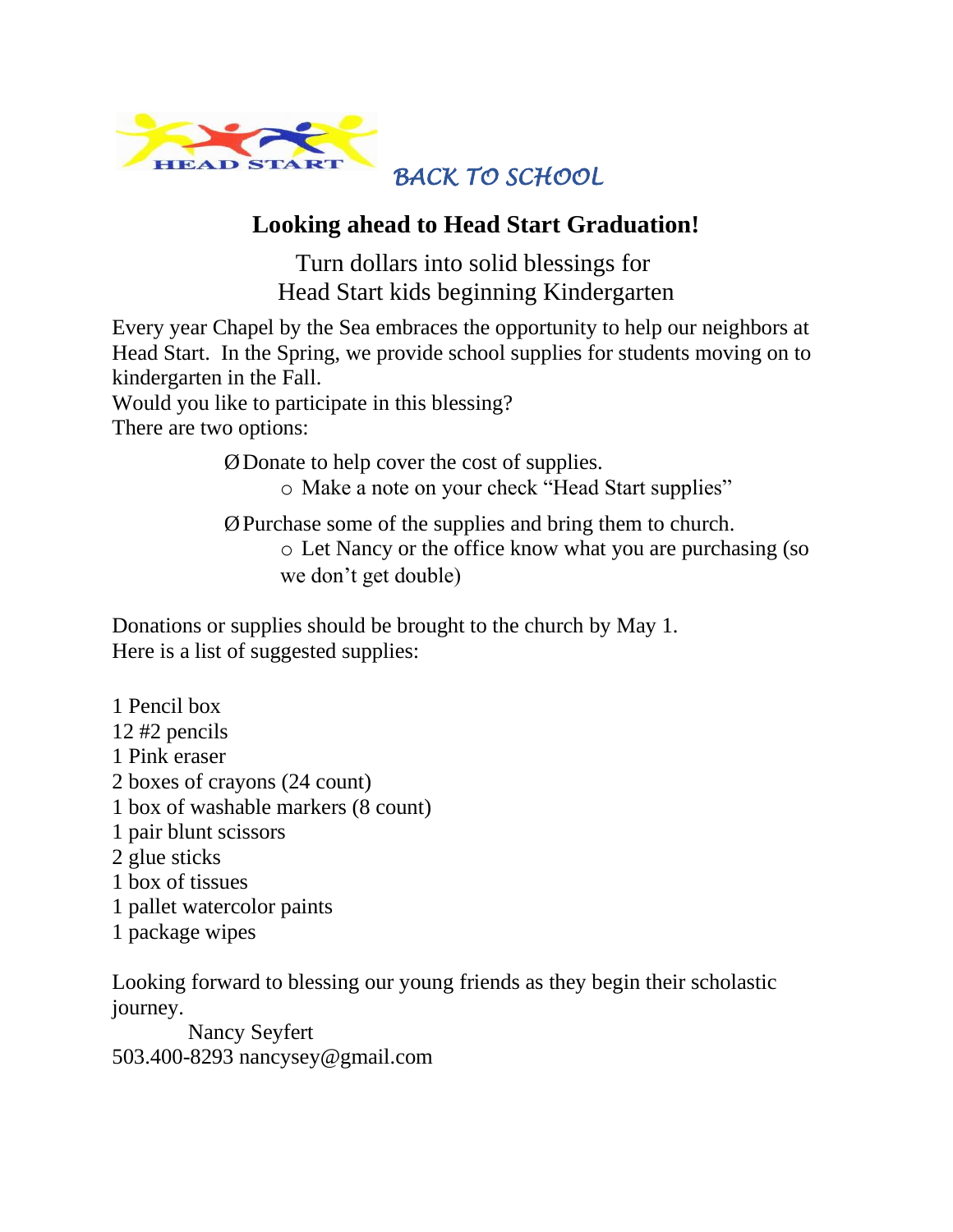

Collection of donations to One Great Hour of Sharing will be taken during Lent. One Great Hour of Sharing donations go to help improve lives of the suffering and the vulnerable through three life-saving programs:

Presbyterian Disaster Assistance Presbyterian Hunger Program Self-Development of people

IF WE ALL DO A LITTLE IT ADDS UP TO A LOT!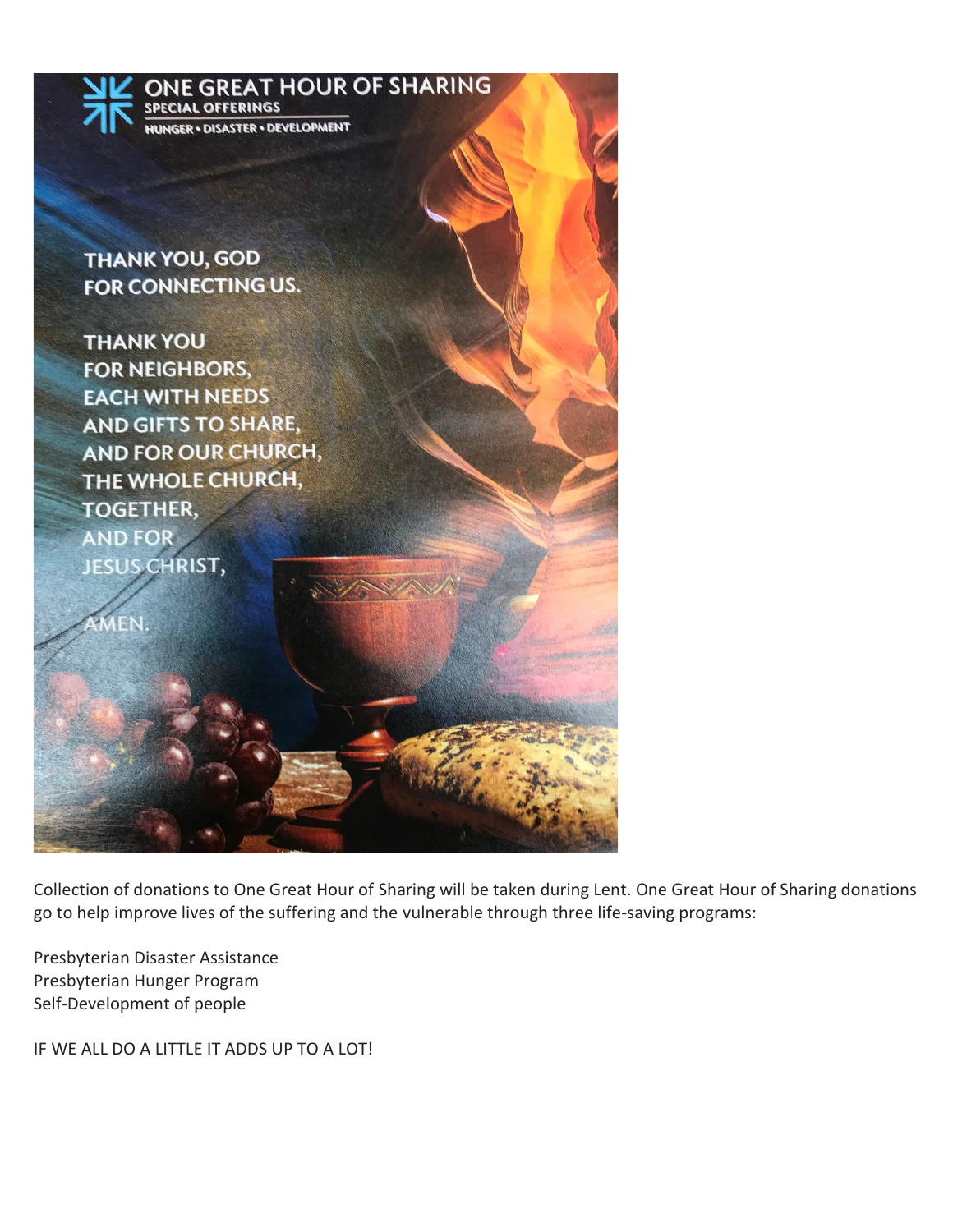#### **Covid-19 rules changing at CBTS**

The Session has voted to make several changes to our procedures for CBTS.

The first few will impact **worship services**:

- Lift mask requirement at church functions, including worship, as of March 13, 2022.
- Allow singing, including worship leaders and the congregation.
	- o Worship leaders will remain behind plexiglass in most circumstances.
- Designate a section on the south side of the sanctuary (near the open window) as a "safer zone", for those who choose/need to limit exposure. We ask those not wearing masks to leave that section for those who do.
- Open the window on the south side and have the HVAC system fan on during worship for greater filtration and air flow. (Furnace has HEPA filters)

Changes impacting **other programs**:

• Allow small groups to meet and determine rules for their meetings, including wearing masks and eating/sharing food, as best suits the group.

Changes that will be **phased in over time**:

- Resume Coffee Hour, after April  $1<sup>st</sup>$ , with direction from Fellowship Committee.  $\circ$  To begin – food/drinks will be served in low impact ways.
- Other worship elements referred to the Worship Committee for review (communion service, passing of the Peace, use of hymnals, collection plate).

We have been here before and know that things change. The Session will watch the situation in the community closely. Watch your email, the church web page, Facebook and other means for updates. Open, clear and consistent communication with the congregation is a priority.

We strive to act in a manner appropriate to followers of Christ, with respect, love, and an appreciative awareness of the needs of others. To that end…

**If you are sick – stay home If you live with someone who is sick, stay home If you have had a known exposure to COVID, stay home Wash or sanitize hands frequently Wear a N95 type masks indoors if you have health concerns.**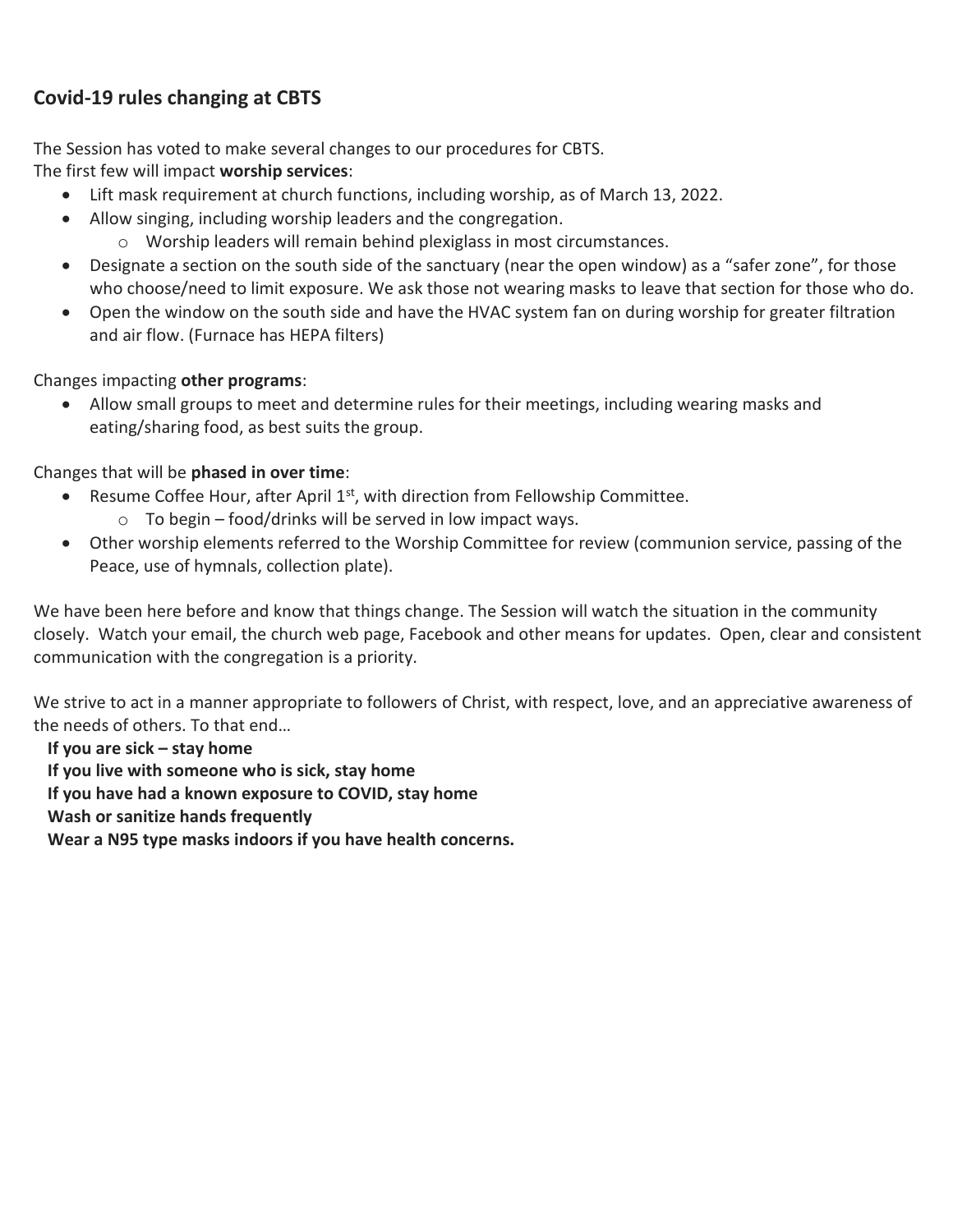

# *HEAD START THANK YOU*

Thank you for your generous donations to our Head Start children and families.

The thoughtfulness of making each child's gift unique was incredible.

The children were so excited to share with us what they received. You all made their holiday so much brighter. The families were so grateful to have gifts for their children to open on Christmas day.

Your kindness, generosity and compassion does not go unrecognized. Thank you for all you do for our families. God bless you all.

With gratitude,

Teachers Trinity, Angie, Maddy



[Young Life](https://en.wikipedia.org/wiki/Young_Life) is offeri[ng som](https://creativecommons.org/licenses/by-sa/3.0/)e exciting fundraisers this spring!

The **Young Life Dessert Banquet** will be hosted at CBTS this year on Sunday, April 3rd @ 6pm. If you'd like to attend, please contact Estle Harlan at [estleharlan@gmail.com.](mailto:estleharlan@gmail.com)

Fresh **Krispy Kreme Doughnuts** will be available for pick up at CBTS on April 9th between 1-3pm (Upon special request you may also pick them up at church on Sunday, April 10th). Order your doughnuts online here: <https://or38.younglife.events/krispy-kreme-fundraiser>

Our **Annual Flower Basket Fundraiser** has just launched. We have a limited supply this year so you'll want to order early before they sell out. Place your flower basket order here: [https://or38.younglife.events/flower-baskets.](https://or38.younglife.events/flower-baskets) Flower Baskets will be available for pick up after church on May 1st.

Questions about these fundraising events can be directed to Estle Harlan at [estleharlan@gmail.com](mailto:estleharlan@gmail.com) or Kelly Ellis at [kelly.lcyounglife@gmail.com](mailto:kelly.lcyounglife@gmail.com)

Thank you for your support!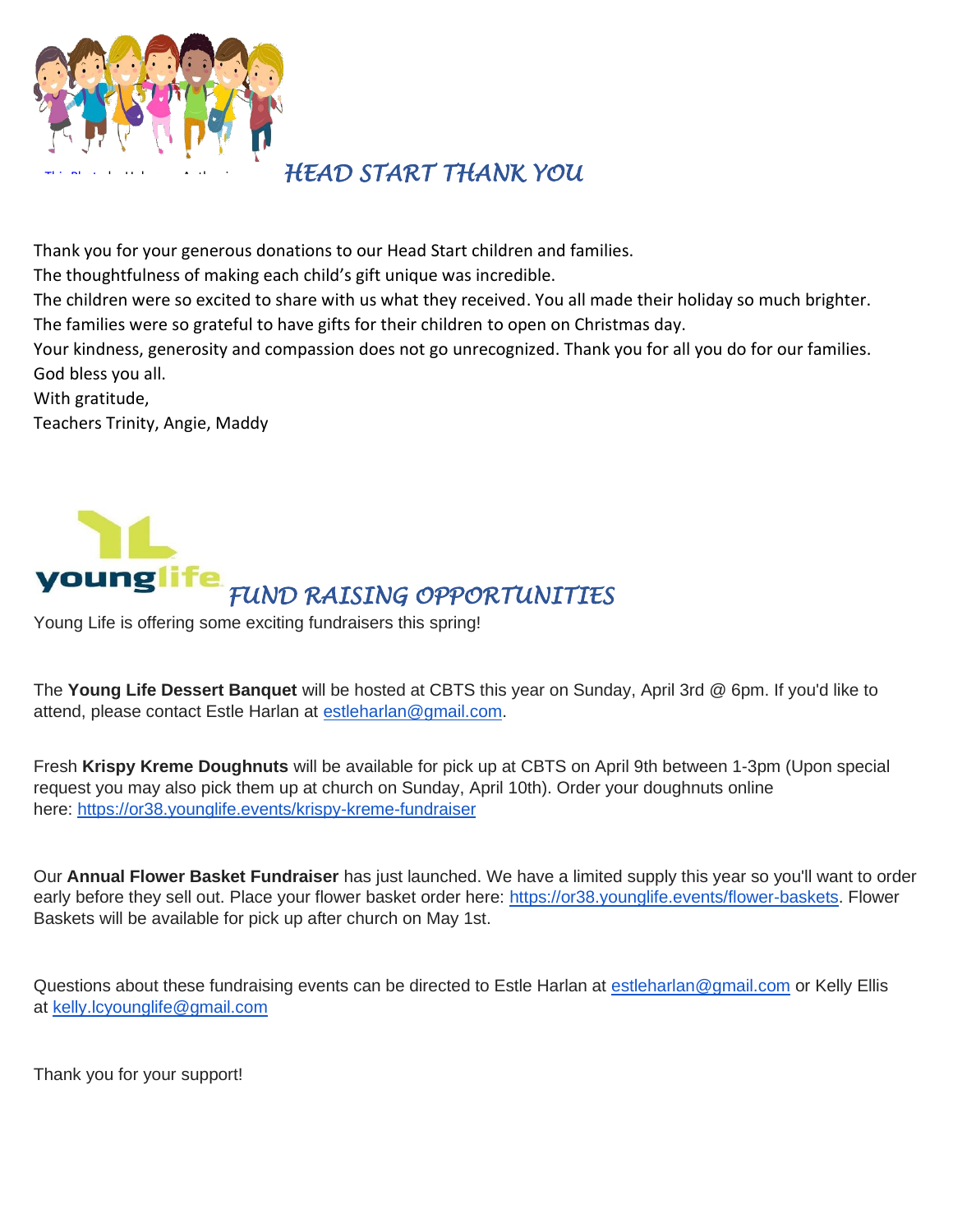

The **Oregon Coast Learning Institute** (OCLI) is an organization of retired and semi-retired people who desire to continue their education in an atmosphere of shared learning. **OCLI** is designed to stimulate intellectual interests, thereby enhancing the mental and social dimensions of retirement life.

Presenters are members or guests who have expertise or a special interest in a particular subject. Informative presentations are chosen from any number of topics including – history, music, natural science, art, economics, life experiences and more.

Members have the opportunity of expanding their areas of interest by in-depth research and sharing their insights with the group. This provides a stimulating experience for both the presenter and the audience.

**OCLI** was organized in the summer of 2003 and modeled after the Institute for Continued Learning (ICL) at Willamette University in Salem, Oregon.

**OCLI** is an independent, self-supporting organization led by an elected board of directors consisting of a president, treasurer, secretary, membership chairman, curriculum chairman, and support committee chairman and the ex-offico president.

Membership dues are collected annually and are currently \$90.00 per person.

**OCLI** will be holding an open house on April 19 10:00AM to 11:30AM in the fellowship hall at CBTS. This will be an opportunity to learn more about what OCLI has to offer to you.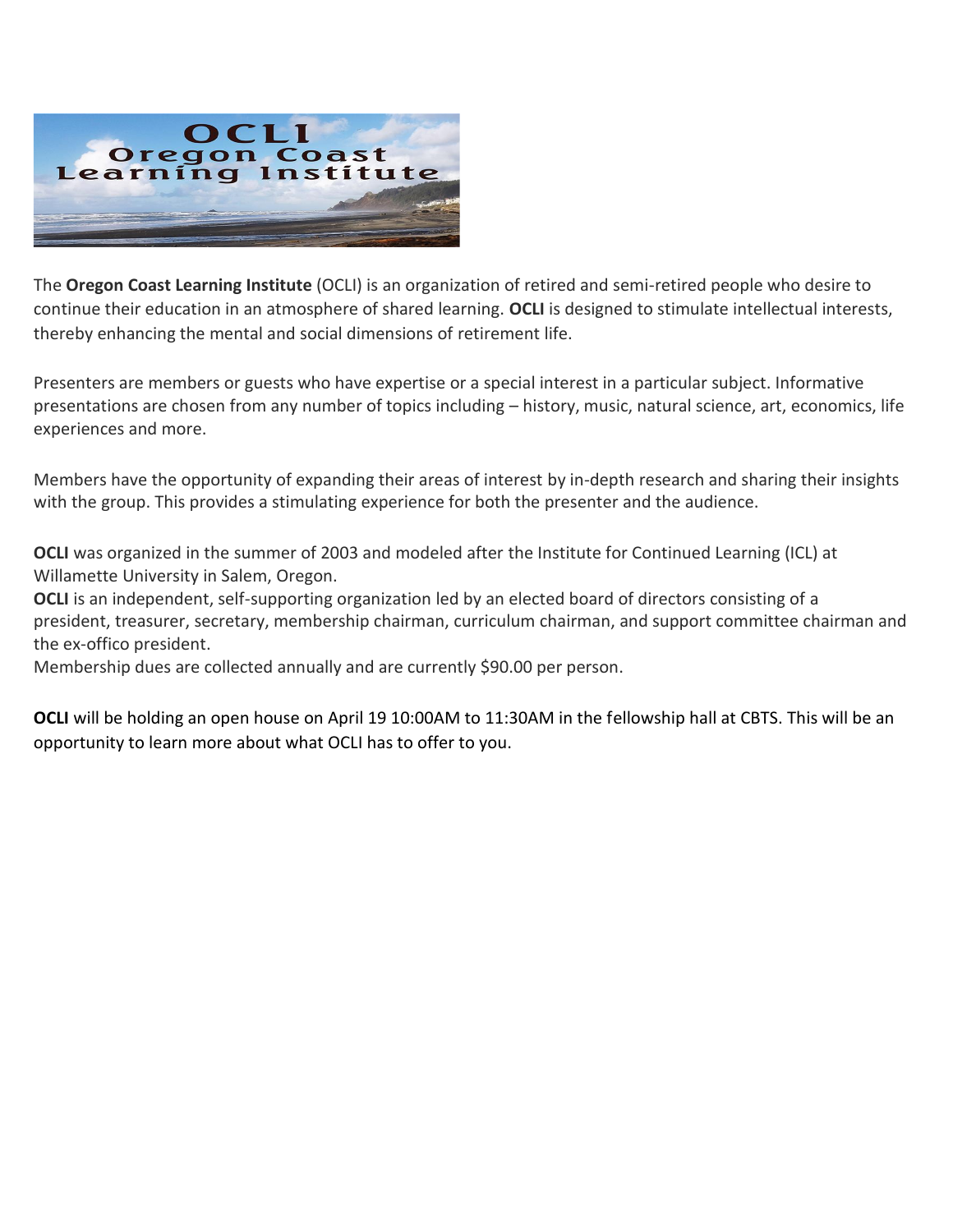Salmon River Grange Distribution "Wish List" 3/27 CENTER HOME FOOR Shampoo & conditioner Lunchmeats Baby wipes \*BUHER paper plates SILCED Cheese 3 gal, Kitchen Trash liners Margal Milk Denture CUPS& Cleaners SOUR CREAM Pill CUHERS KCOOKing Oil Denture toothbrushes Pill Boxes Wustern Hano SOAP Carnes Tungs chicken # Sugar 10 # & UP Paper Towers Brooms& Oust pans Block cheddar cheese MODS \* Hambga, Childen Toilet Biush & stand Disp sait & pepper Plungers<br>1st ALD KHS COID CereAL Hot DOZS, BACON, PORK area rugs. floura corn Tottillas Flushable wipes Beet Stew POIS & Pans  $Chili$ V Coffee-Big Plase Wattle IRONS TUMS Please Drop off. Cookie Sheets 53.71 Salmon Electric Skillers Strong Laundry Baskets Househow cleanees: Omet, Lysel the Bathrass Open: Sun, Mon, Tues 12 NOON - 3 PM  $S72e$  7, 8, 9, 10, 11)  $K = 1$  MMEDIATE NEED '501.3C" Call 541-961-5706 W/ Quesnons